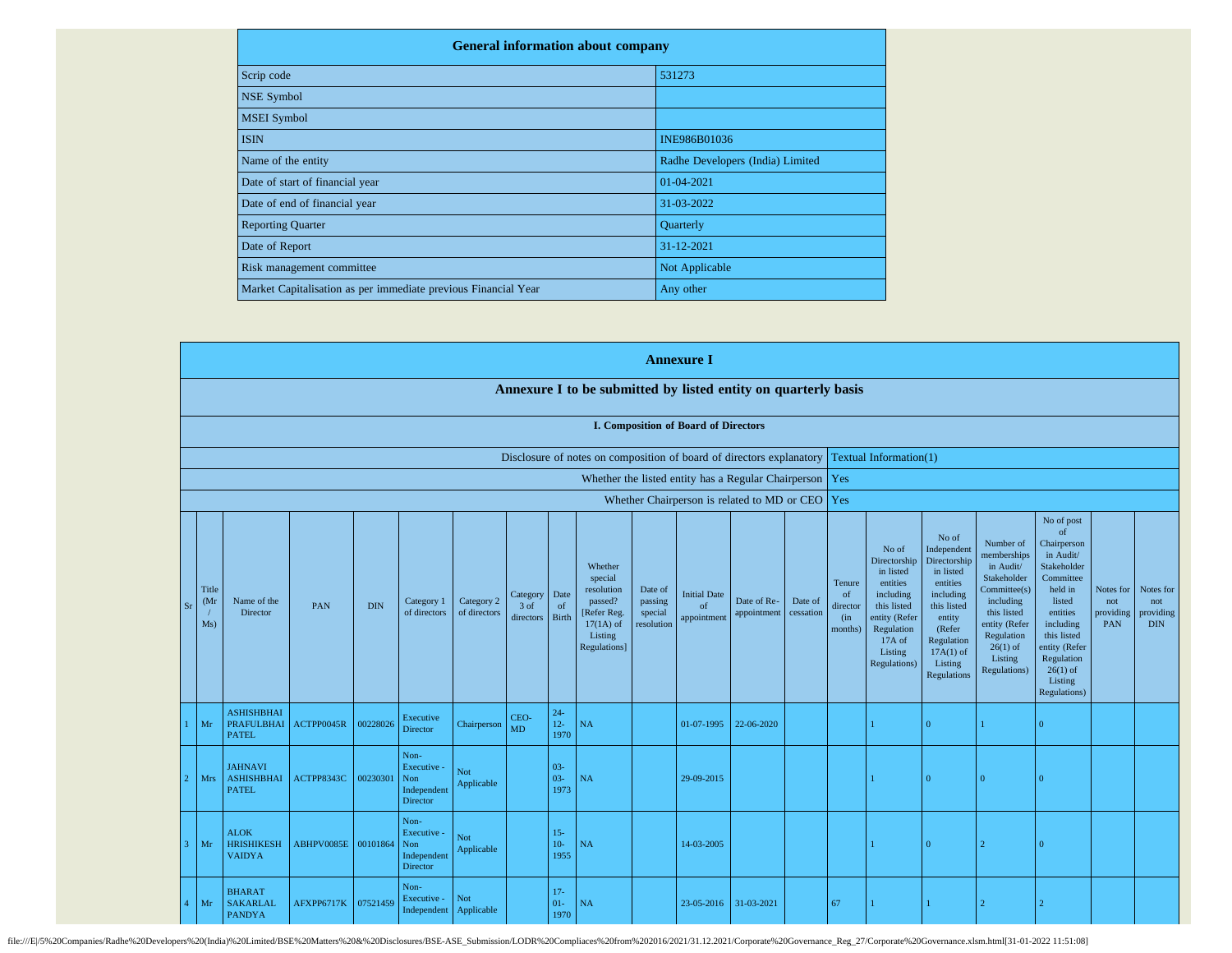|--|--|--|--|--|--|--|--|--|--|--|--|--|--|--|--|--|--|--|--|--|

|           |                                   |                                                      |                     |            |                                                       |                               |                                 |                          | <b>I. Composition of Board of Directors</b>                                                          |                                             |                                                |                                      |         |                                                        |                                                                                                                                                  |                                                                                                                                                                      |                                                                                                                                                                                  |                                                                                                                                                                                                                          |                                |                                                       |
|-----------|-----------------------------------|------------------------------------------------------|---------------------|------------|-------------------------------------------------------|-------------------------------|---------------------------------|--------------------------|------------------------------------------------------------------------------------------------------|---------------------------------------------|------------------------------------------------|--------------------------------------|---------|--------------------------------------------------------|--------------------------------------------------------------------------------------------------------------------------------------------------|----------------------------------------------------------------------------------------------------------------------------------------------------------------------|----------------------------------------------------------------------------------------------------------------------------------------------------------------------------------|--------------------------------------------------------------------------------------------------------------------------------------------------------------------------------------------------------------------------|--------------------------------|-------------------------------------------------------|
|           |                                   |                                                      |                     |            |                                                       |                               |                                 |                          | Disclosure of notes on composition of board of directors explanatory                                 |                                             |                                                |                                      |         |                                                        |                                                                                                                                                  |                                                                                                                                                                      |                                                                                                                                                                                  |                                                                                                                                                                                                                          |                                |                                                       |
|           |                                   |                                                      |                     |            |                                                       |                               |                                 |                          | Whether the listed entity has a Regular Chairperson                                                  |                                             |                                                |                                      |         |                                                        |                                                                                                                                                  |                                                                                                                                                                      |                                                                                                                                                                                  |                                                                                                                                                                                                                          |                                |                                                       |
| <b>Sr</b> | Title<br>(M <sub>1</sub> )<br>Ms) | Name of the<br>Director                              | PAN                 | <b>DIN</b> | Category 1<br>of directors                            | Category 2<br>of<br>directors | Category<br>$3$ of<br>directors | Date<br>of<br>Birth      | Whether<br>special<br>resolution<br>passed?<br>[Refer Reg.<br>$17(1A)$ of<br>Listing<br>Regulations] | Date of<br>passing<br>special<br>resolution | <b>Initial Date</b><br>$\alpha$<br>appointment | Date of Re-<br>appointment cessation | Date of | Tenure<br><sub>of</sub><br>director<br>(in)<br>months) | No of<br>Directorship<br>in listed<br>entities<br>including<br>this listed<br>entity (Refer<br>Regulation<br>$17A$ of<br>Listing<br>Regulations) | No of<br>Independent<br>Directorship<br>in listed<br>entities<br>including<br>this listed<br>entity<br>(Refer<br>Regulation<br>$17A(1)$ of<br>Listing<br>Regulations | Number of<br>memberships<br>in Audit/<br>Stakeholder<br>Committee(s)<br>including<br>this listed<br>entity (Refer<br>Regulation<br>$26(1)$ of<br>Listing<br><b>Regulations</b> ) | No of post<br><sub>of</sub><br>Chairperson<br>in Audit/<br>Stakeholder<br>Committee<br>held in<br>listed<br>entities<br>including<br>this listed<br>entity (Refer<br>Regulation<br>$26(1)$ of<br>Listing<br>Regulations) | not<br>providing<br><b>PAN</b> | Notes for Notes for<br>not<br>providing<br><b>DIN</b> |
|           | Mr                                | <b>TUSHARKUMAR</b><br><b>KALIDAS</b><br><b>PATEL</b> | BERPP1668H          | 06915474   | Non-<br>Executive -<br>Independent<br><b>Director</b> | Not<br>Applicable             |                                 | $09 -$<br>$01-$<br>1988  | <b>NA</b>                                                                                            |                                             | 20-07-2018                                     |                                      |         | 41                                                     |                                                                                                                                                  |                                                                                                                                                                      |                                                                                                                                                                                  |                                                                                                                                                                                                                          |                                |                                                       |
| 6.        | Mr                                | <b>RAHUL</b><br><b>KRISHKUMAR</b><br><b>MEHRA</b>    | AGOPM5216G 06577142 |            | Non-<br>Executive -<br>Independent<br>Director        | Not<br>Applicable             |                                 | $26 -$<br>$12 -$<br>1970 | NA                                                                                                   |                                             | 25-09-2021                                     |                                      |         |                                                        |                                                                                                                                                  |                                                                                                                                                                      |                                                                                                                                                                                  |                                                                                                                                                                                                                          |                                |                                                       |

|                        | <b>Text Block</b>                                                               |
|------------------------|---------------------------------------------------------------------------------|
| Textual Information(1) | Mr. Bharat S. PAndya tenure is calculated from the Initial Date of Appointment. |

|           | <b>Audit Committee Details</b> |                                         |                                                             |                            |                        |                      |         |  |  |  |  |  |
|-----------|--------------------------------|-----------------------------------------|-------------------------------------------------------------|----------------------------|------------------------|----------------------|---------|--|--|--|--|--|
|           |                                |                                         | Whether the Audit Committee has a Regular Chairperson   Yes |                            |                        |                      |         |  |  |  |  |  |
| <b>Sr</b> | <b>DIN</b><br>Number           | Name of Committee<br>members            | Category 1 of directors                                     | Category 2 of<br>directors | Date of<br>Appointment | Date of<br>Cessation | Remarks |  |  |  |  |  |
|           | 07521459                       | <b>BHARAT SAKARLAL</b><br><b>PANDYA</b> | Non-Executive - Independent<br><b>Director</b>              | Chairperson                | 23-05-2016             |                      |         |  |  |  |  |  |
|           | 00101864                       | <b>ALOK HRISHIKESH</b><br><b>VAIDYA</b> | Non-Executive - Non<br><b>Independent Director</b>          | Member                     | 23-05-2016             |                      |         |  |  |  |  |  |
|           | 06577142                       | <b>RAHUL KRISHKUMAR</b><br><b>MEHRA</b> | Non-Executive - Independent<br><b>Director</b>              | Member                     | 25-09-2021             |                      |         |  |  |  |  |  |

|           | Nomination and remuneration committee                                             |                              |                             |                            |                        |                      |         |  |  |  |  |
|-----------|-----------------------------------------------------------------------------------|------------------------------|-----------------------------|----------------------------|------------------------|----------------------|---------|--|--|--|--|
|           | Whether the Nomination and remuneration committee has a Regular Chairperson   Yes |                              |                             |                            |                        |                      |         |  |  |  |  |
| <b>Sr</b> | <b>DIN</b><br>Number                                                              | Name of Committee<br>members | Category 1 of directors     | Category 2 of<br>directors | Date of<br>Appointment | Date of<br>Cessation | Remarks |  |  |  |  |
|           |                                                                                   | <b>BHARAT SAKARLAL</b>       | Non-Executive - Independent |                            |                        |                      |         |  |  |  |  |

file:///El/5%20Companies/Radhe%20Developers%20(India)%20Limited/BSE%20Matters%20&%20Disclosures/BSE-ASE\_Submission/LODR%20Compliaces%20from%202016/2021/31.12.2021/Corporate%20Governance\_Reg\_27/Corporate%20Governance.xlsm.h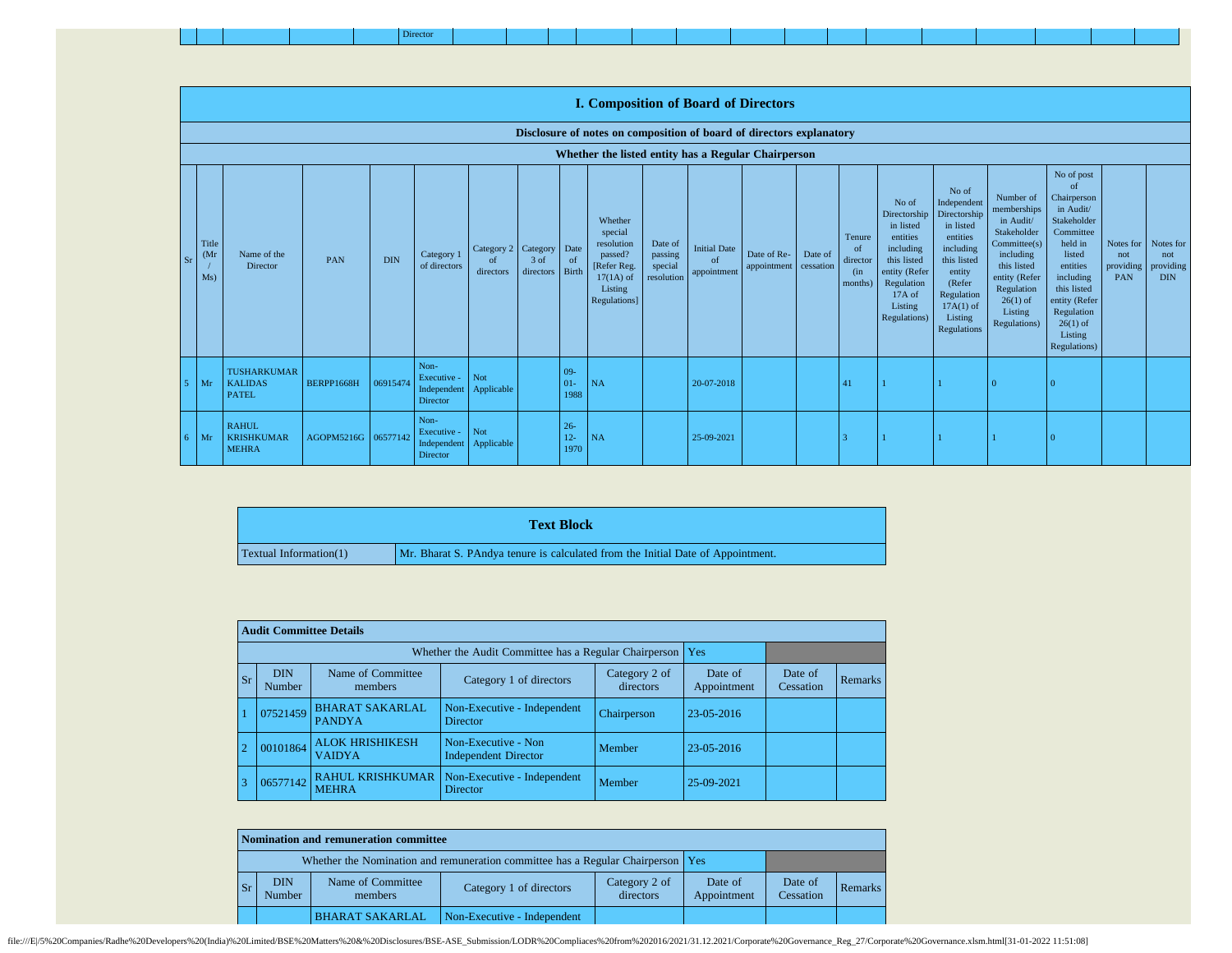|  |          | $1$   07521459   PANDYA                 | <b>Director</b>                                            | Chairperson | 23-05-2016 |  |
|--|----------|-----------------------------------------|------------------------------------------------------------|-------------|------------|--|
|  | 00101864 | <b>ALOK HRISHIKESH</b><br><b>VAIDYA</b> | Non-Executive - Non<br><b>Independent Director</b>         | Member      | 23-05-2016 |  |
|  | 06577142 | <b>MEHRA</b>                            | RAHUL KRISHKUMAR   Non-Executive - Independent<br>Director | Member      | 25-09-2021 |  |

|    |                      | <b>Stakeholders Relationship Committee</b> |                                                                           |                            |                        |                      |         |
|----|----------------------|--------------------------------------------|---------------------------------------------------------------------------|----------------------------|------------------------|----------------------|---------|
|    |                      |                                            | Whether the Stakeholders Relationship Committee has a Regular Chairperson |                            | <b>Yes</b>             |                      |         |
| Sr | <b>DIN</b><br>Number | Name of Committee<br>members               | Category 1 of directors                                                   | Category 2 of<br>directors | Date of<br>Appointment | Date of<br>Cessation | Remarks |
|    | 07521459             | <b>BHARAT SAKARLAL</b><br><b>PANDYA</b>    | Non-Executive - Independent<br><b>Director</b>                            | Chairperson                | $23 - 05 - 2016$       |                      |         |
|    | 00101864             | <b>ALOK HRISHIKESH</b><br><b>VAIDYA</b>    | Non-Executive - Non<br><b>Independent Director</b>                        | Member                     | 23-05-2016             |                      |         |
|    | 00228026             | <b>ASHISHBHAI</b><br>PRAFULBHAI PATEL      | <b>Executive Director</b>                                                 | Member                     | 25-09-2021             |                      |         |

|                        | <b>Risk Management Committee</b> |                                                                 |                            |                            |                        |                      |         |  |  |  |  |  |  |
|------------------------|----------------------------------|-----------------------------------------------------------------|----------------------------|----------------------------|------------------------|----------------------|---------|--|--|--|--|--|--|
|                        |                                  | Whether the Risk Management Committee has a Regular Chairperson |                            |                            |                        |                      |         |  |  |  |  |  |  |
| $\overline{\text{Sr}}$ | DIN<br><b>Number</b>             | Name of Committee<br>members                                    | Category 1 of<br>directors | Category 2 of<br>directors | Date of<br>Appointment | Date of<br>Cessation | Remarks |  |  |  |  |  |  |

|                         | Corporate Social Responsibility Committee |                                                                                 |                            |                            |                        |                      |         |  |  |  |  |  |
|-------------------------|-------------------------------------------|---------------------------------------------------------------------------------|----------------------------|----------------------------|------------------------|----------------------|---------|--|--|--|--|--|
|                         |                                           | Whether the Corporate Social Responsibility Committee has a Regular Chairperson |                            |                            |                        |                      |         |  |  |  |  |  |
| $\mathsf{S} \mathbf{r}$ | DIN<br>Number                             | Name of Committee<br>members                                                    | Category 1 of<br>directors | Category 2 of<br>directors | Date of<br>Appointment | Date of<br>Cessation | Remarks |  |  |  |  |  |

## **Other Committee**

Sr DIN Number Name of Committee members Name of other committee Category 1 of directors Category 2 of directors Remarks

|                |                                                              |                                                                     |                                                                      | <b>Annexure 1</b>                     |                                                            |                                                                                      |                                                                          |
|----------------|--------------------------------------------------------------|---------------------------------------------------------------------|----------------------------------------------------------------------|---------------------------------------|------------------------------------------------------------|--------------------------------------------------------------------------------------|--------------------------------------------------------------------------|
|                | <b>Annexure 1</b>                                            |                                                                     |                                                                      |                                       |                                                            |                                                                                      |                                                                          |
|                | <b>III.</b> Meeting of Board of Directors                    |                                                                     |                                                                      |                                       |                                                            |                                                                                      |                                                                          |
|                |                                                              | Disclosure of notes on meeting of<br>board of directors explanatory |                                                                      |                                       |                                                            |                                                                                      |                                                                          |
| Sr             | Date(s) of<br>meeting (if any)<br>in the previous<br>quarter | Date(s) of<br>meeting (if<br>any) in the<br>current quarter         | Maximum gap<br>between any two<br>consecutive (in<br>number of days) | Notes for<br>not<br>providing<br>Date | Whether<br>requirement of<br><b>Ouorum</b> met<br>(Yes/No) | Number of Directors<br>present* (All directors<br>including Independent<br>Director) | No. of<br>Independent<br><b>Directors</b><br>attending the<br>$meeting*$ |
|                | 16-07-2021                                                   |                                                                     |                                                                      |                                       | Yes                                                        | 6                                                                                    | 3                                                                        |
| $\overline{2}$ | 25-09-2021                                                   |                                                                     | 70                                                                   |                                       | Yes                                                        | 6                                                                                    | 3                                                                        |
| 3              |                                                              | 14-10-2021                                                          | 18                                                                   |                                       | Yes                                                        | 6                                                                                    | 3                                                                        |
| $\overline{4}$ |                                                              | $01 - 11 - 2021$                                                    | 17                                                                   |                                       | Yes                                                        | 5                                                                                    | $\overline{2}$                                                           |
| 5              |                                                              | 26-11-2021                                                          | 24                                                                   |                                       | <b>Yes</b>                                                 | 6                                                                                    | 3                                                                        |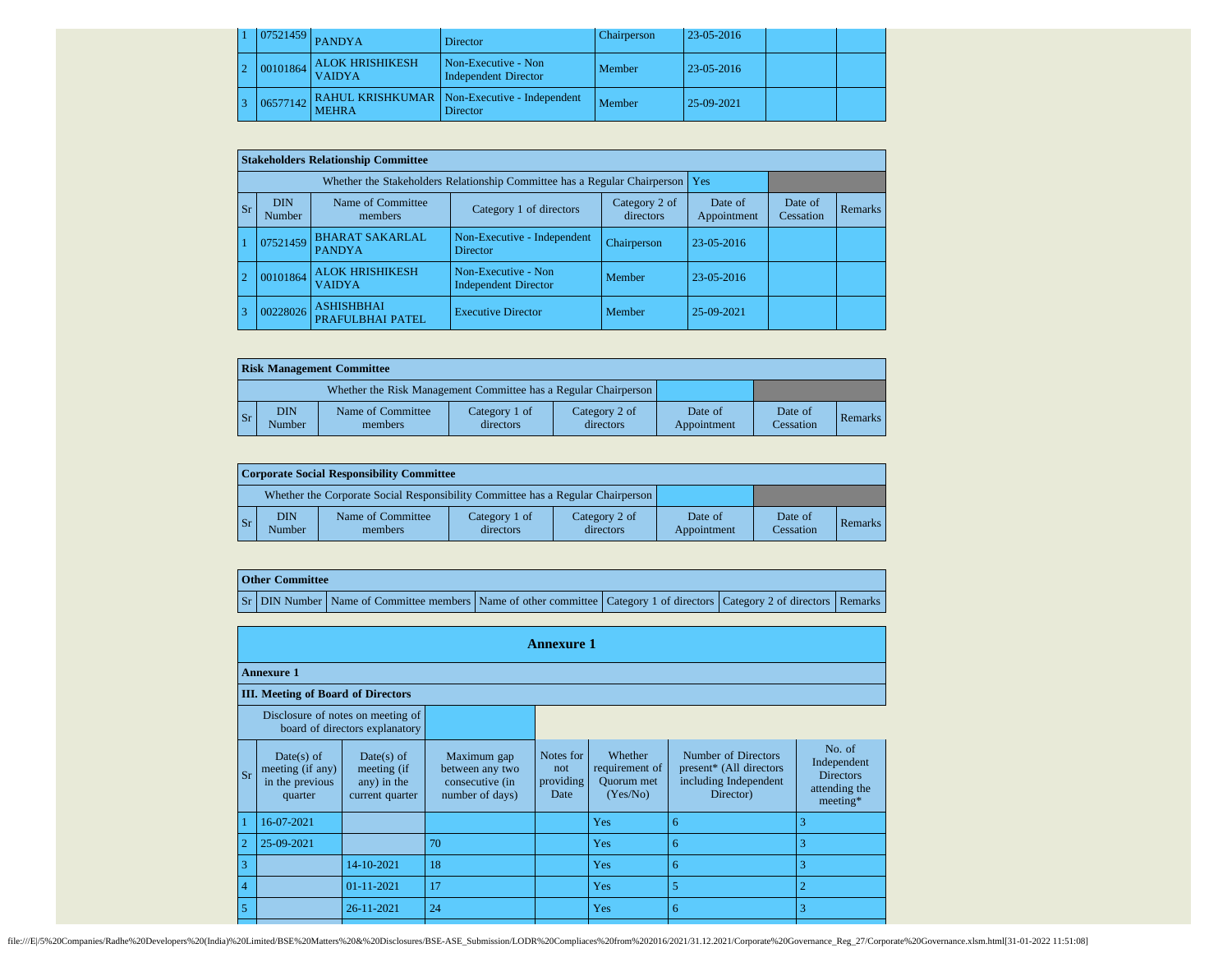|  | 06-12-2021 |    | Yes | u |  |
|--|------------|----|-----|---|--|
|  | 23-12-2021 | 16 | Yes | O |  |

|                | <b>Annexure 1</b>                                |                                                                                                          |                                                                      |                               |                                       |                                                        |                                                                                            |                                                                           |  |
|----------------|--------------------------------------------------|----------------------------------------------------------------------------------------------------------|----------------------------------------------------------------------|-------------------------------|---------------------------------------|--------------------------------------------------------|--------------------------------------------------------------------------------------------|---------------------------------------------------------------------------|--|
|                | <b>IV. Meeting of Committees</b>                 |                                                                                                          |                                                                      |                               |                                       |                                                        |                                                                                            |                                                                           |  |
|                |                                                  |                                                                                                          | Disclosure of notes on meeting of committees explanatory             |                               |                                       |                                                        |                                                                                            |                                                                           |  |
| Sr             | Name of<br>Committee                             | Date(s) of meeting (Enter<br>dates of Previous quarter<br>and Current quarter in<br>chronological order) | Maximum gap<br>between any two<br>consecutive (in<br>number of days) | Name of<br>other<br>committee | Reson<br>for not<br>providing<br>date | Whether<br>requirement<br>of Quorum<br>met<br>(Yes/No) | Number of<br>Directors present*<br>(All directors<br>including<br>Independent<br>Director) | No. of<br>Independent<br><b>Directors</b><br>attending<br>the<br>meeting* |  |
|                | Audit<br>Committee                               | 16-07-2021                                                                                               |                                                                      |                               |                                       | Yes                                                    | 6                                                                                          | 3                                                                         |  |
| $\overline{2}$ | Audit<br>Committee                               | 25-09-2021                                                                                               | 70                                                                   |                               |                                       | Yes                                                    | 6                                                                                          | 3                                                                         |  |
| $\overline{3}$ | Audit<br>Committee                               | 14-10-2021                                                                                               | 18                                                                   |                               |                                       | Yes                                                    | 6                                                                                          | 3                                                                         |  |
| $\overline{4}$ | Audit<br>Committee                               | 26-11-2021                                                                                               | 42                                                                   |                               |                                       | Yes                                                    | 6                                                                                          | 3                                                                         |  |
| 5              | Audit<br>Committee                               | 06-12-2021                                                                                               | 9                                                                    |                               |                                       | Yes                                                    | 6                                                                                          | 3                                                                         |  |
| 6              | <b>Stakeholders</b><br>Relationship<br>Committee | 16-07-2021                                                                                               |                                                                      |                               |                                       | Yes                                                    | 6                                                                                          | 3                                                                         |  |

|                | <b>Annexure 1</b>                                    |                                                                                                          |                                                                      |                               |                                       |                                                        |                                                                                            |                                                                           |
|----------------|------------------------------------------------------|----------------------------------------------------------------------------------------------------------|----------------------------------------------------------------------|-------------------------------|---------------------------------------|--------------------------------------------------------|--------------------------------------------------------------------------------------------|---------------------------------------------------------------------------|
|                | <b>IV. Meeting of Committees</b>                     |                                                                                                          |                                                                      |                               |                                       |                                                        |                                                                                            |                                                                           |
|                | Name of<br><b>Sr</b><br>Committee                    | Date(s) of meeting (Enter<br>dates of Previous quarter<br>and Current quarter in<br>chronological order) | Maximum gap<br>between any two<br>consecutive (in<br>number of days) | Name of<br>other<br>committee | Reson<br>for not<br>providing<br>date | Whether<br>requirement<br>of Quorum<br>met<br>(Yes/No) | Number of<br>Directors present*<br>(All directors<br>including<br>Independent<br>Director) | No. of<br>Independent<br><b>Directors</b><br>attending<br>the<br>meeting* |
| $\overline{7}$ | <b>Stakeholders</b><br>Relationship<br>Committee     | 14-10-2021                                                                                               |                                                                      |                               |                                       | Yes                                                    | 6                                                                                          | 3                                                                         |
| 8              | Nomination<br>and<br>remuneration<br>committee       | 16-07-2021                                                                                               |                                                                      |                               |                                       | Yes                                                    | 6                                                                                          | 3                                                                         |
| $\overline{Q}$ | Nomination<br>and<br>remuneration<br>committee       | 25-09-2021                                                                                               |                                                                      |                               |                                       | Yes                                                    | 6                                                                                          | 3                                                                         |
|                | Nomination<br>and<br>10<br>remuneration<br>committee | 14-10-2021                                                                                               |                                                                      |                               |                                       | Yes                                                    | 6                                                                                          | 3                                                                         |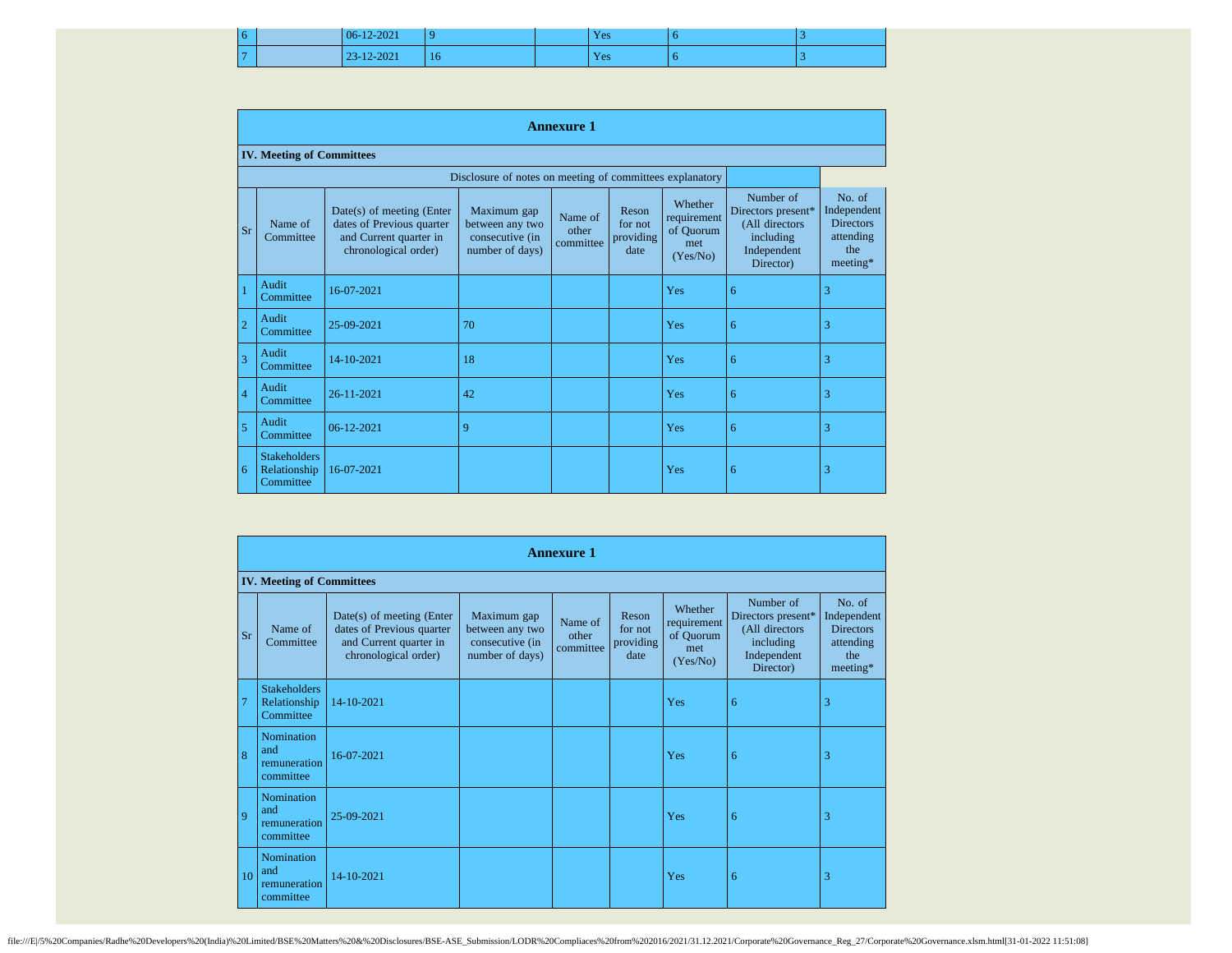| <b>Annexure 1</b>                    |                                                                                                           |                                  |                                                                    |  |  |
|--------------------------------------|-----------------------------------------------------------------------------------------------------------|----------------------------------|--------------------------------------------------------------------|--|--|
| <b>V. Related Party Transactions</b> |                                                                                                           |                                  |                                                                    |  |  |
|                                      | Subject                                                                                                   | Compliance status<br>(Yes/No/NA) | If status is "No" details of non-<br>compliance may be given here. |  |  |
|                                      | Whether prior approval of audit committee obtained                                                        | Yes                              |                                                                    |  |  |
|                                      | Whether shareholder approval obtained for material RPT                                                    | NA                               |                                                                    |  |  |
|                                      | Whether details of RPT entered into pursuant to omnibus approval<br>have been reviewed by Audit Committee | Yes                              |                                                                    |  |  |

|                          | <b>Annexure 1</b>                                                                                                                                                                                               |                                  |  |  |  |
|--------------------------|-----------------------------------------------------------------------------------------------------------------------------------------------------------------------------------------------------------------|----------------------------------|--|--|--|
|                          | <b>VI. Affirmations</b>                                                                                                                                                                                         |                                  |  |  |  |
| Sr                       | Subject                                                                                                                                                                                                         | Compliance<br>status<br>(Yes/No) |  |  |  |
|                          | The composition of Board of Directors is in terms of SEBI (Listing obligations and disclosure requirements)<br>Regulations, 2015                                                                                | Yes                              |  |  |  |
| $\overline{\mathcal{L}}$ | The composition of the following committees is in terms of SEBI(Listing obligations and disclosure requirements)<br>Regulations, 2015 a. Audit Committee                                                        | Yes                              |  |  |  |
| $\overline{3}$           | The composition of the following committees is in terms of SEBI(Listing obligations and disclosure requirements)<br>Regulations, 2015. b. Nomination & remuneration committee                                   | Yes                              |  |  |  |
| $\overline{4}$           | The composition of the following committees is in terms of SEBI(Listing obligations and disclosure requirements)<br>Regulations, 2015. c. Stakeholders relationship committee                                   | Yes                              |  |  |  |
| 5                        | The composition of the following committees is in terms of SEBI(Listing obligations and disclosure requirements)<br>Regulations, 2015. d. Risk management committee (applicable to the top 500 listed entities) | <b>NA</b>                        |  |  |  |
| 6                        | The committee members have been made aware of their powers, role and responsibilities as specified in SEBI<br>(Listing obligations and disclosure requirements) Regulations, 2015.                              | Yes                              |  |  |  |
| $\overline{7}$           | The meetings of the board of directors and the above committees have been conducted in the manner as specified<br>in SEBI (Listing obligations and disclosure requirements) Regulations, 2015.                  | Yes                              |  |  |  |
| 8                        | This report and/or the report submitted in the previous quarter has been placed before Board of Directors.                                                                                                      | Yes                              |  |  |  |

| <b>Annexure 1</b> |                   |                                          |  |  |
|-------------------|-------------------|------------------------------------------|--|--|
| $\mathbf{S}$ r    | Subject/          | Compliance status                        |  |  |
|                   | Name of signatory | Khyati K. Patel                          |  |  |
|                   | Designation       | Company Secretary and Compliance Officer |  |  |

| <b>Signatory Details</b> |                                          |  |
|--------------------------|------------------------------------------|--|
| Name of signatory        | Khyati K. Patel                          |  |
| Designation of person    | Company Secretary and Compliance Officer |  |
| Place                    | Ahmedabad                                |  |
| Date                     | 17-01-2022                               |  |